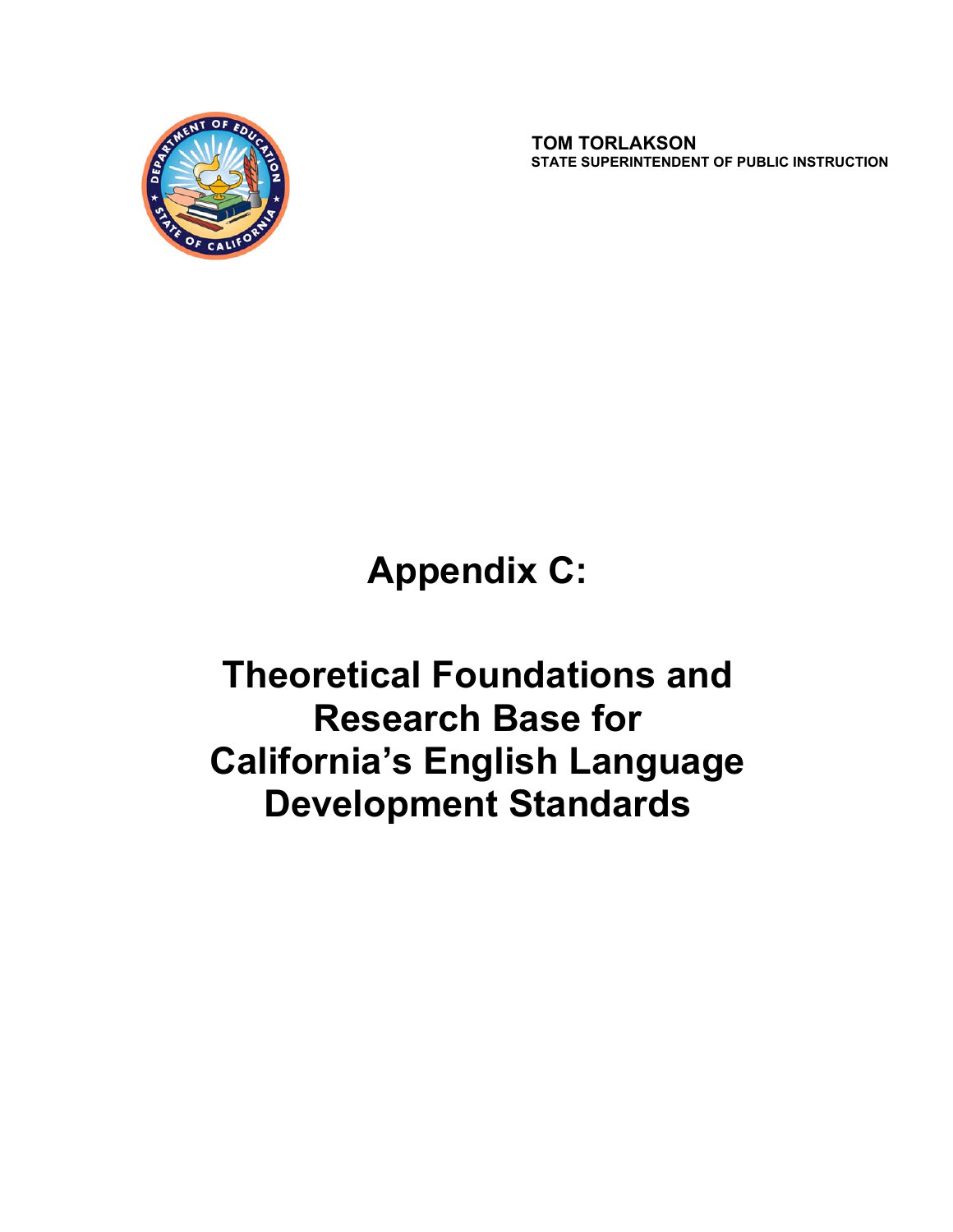# **Theoretical Foundations and Research Base for California's English Language Development Standards**

### **Overview**

California's 2012 English Language Development Standards (the CA ELD Standards) reflect an extensive review of established and emerging theories, research, and other relevant resources pertaining to the education of K–12 English learners (EL). This wide body of scholarship and guidance was used to inform the development of the CA ELD Standards. They were also used to ensure that the CA ELD Standards highlight and amplify those language demands found in California's Common Core State Standards for English Language Arts and Literacy in History/Social Studies, Science and Technical Subjects (the Common Core State Standards, or CCSS-ELA) that are necessary for the development of advanced English and academic success across the disciplines. The Common Core State Standards served as the core foundation for developing the CA ELD Standards, which are intended to guide teachers to support ELs' English language development as they simultaneously learn rigorous academic content.

### **Theoretical Foundations and Research Base**

The development of the CA ELD Standards was informed by multiple theories and a large body of research pertaining to the linguistic and academic education of English learners. Sociolinguistic, sociocultural, and sociocognitive theories emphasize how learning is a social activity and how language is both a form of social action and a resource for accomplishing things in the world. Among other things, these theories highlight the importance of recognizing and leveraging students' prior knowledge in order to make connections to and foster new learning, helping them to build conceptual networks, and supporting them to think about their thinking (metacognitive knowledge) and language use (metalinguistic knowledge) in order to consciously apply particular cognitive strategies (e.g., inferring what the text means by examining textual evidence) and linguistic practices (e.g., intentionally selecting specific words or phrases to persuade others). These metacognitive and metalinguistic abilities support students' self-regulation, self-monitoring, intentional learning, and strategic use of language (Christie, 2012; Duke, Pearson, Strachan, and Billman, 2011; Halliday, 1994; Hess, Carlock, Jones, and Walkup, 2009; Palinscar and Brown, 1984; Pearson, 2011; Schleppegrell, 2004). From this perspective, language and interaction play a central role in mediating both linguistic and cognitive development, and learning occurs through social interaction that is carefully structured to intellectually and linguistically challenge learners while also providing appropriate levels of support (Bruner, 1983; Cazden, 1986; Vygotsky, 1978; Walquí and van Lier, 2010).

Multiple reviews of the research, individual studies, and teacher practice guides synthesizing the research for classroom application demonstrate the effectiveness of enacting the theories outlined above when teaching ELs (see, for example, Anstrom, Di Cerbo, Butler, Katz, Millet, and Rivera, 2010; August and Shanahan, 2006; Francis, Rivera, Lesaux, Kieffer, and Rivera, 2006; Genesee, Lindholm-Leary, K., Saunders and Christian, 2006; Short and Fitzsimmons, 2007). Among the key findings from this research is that effective instructional experiences for ELs

 $\mathsf B$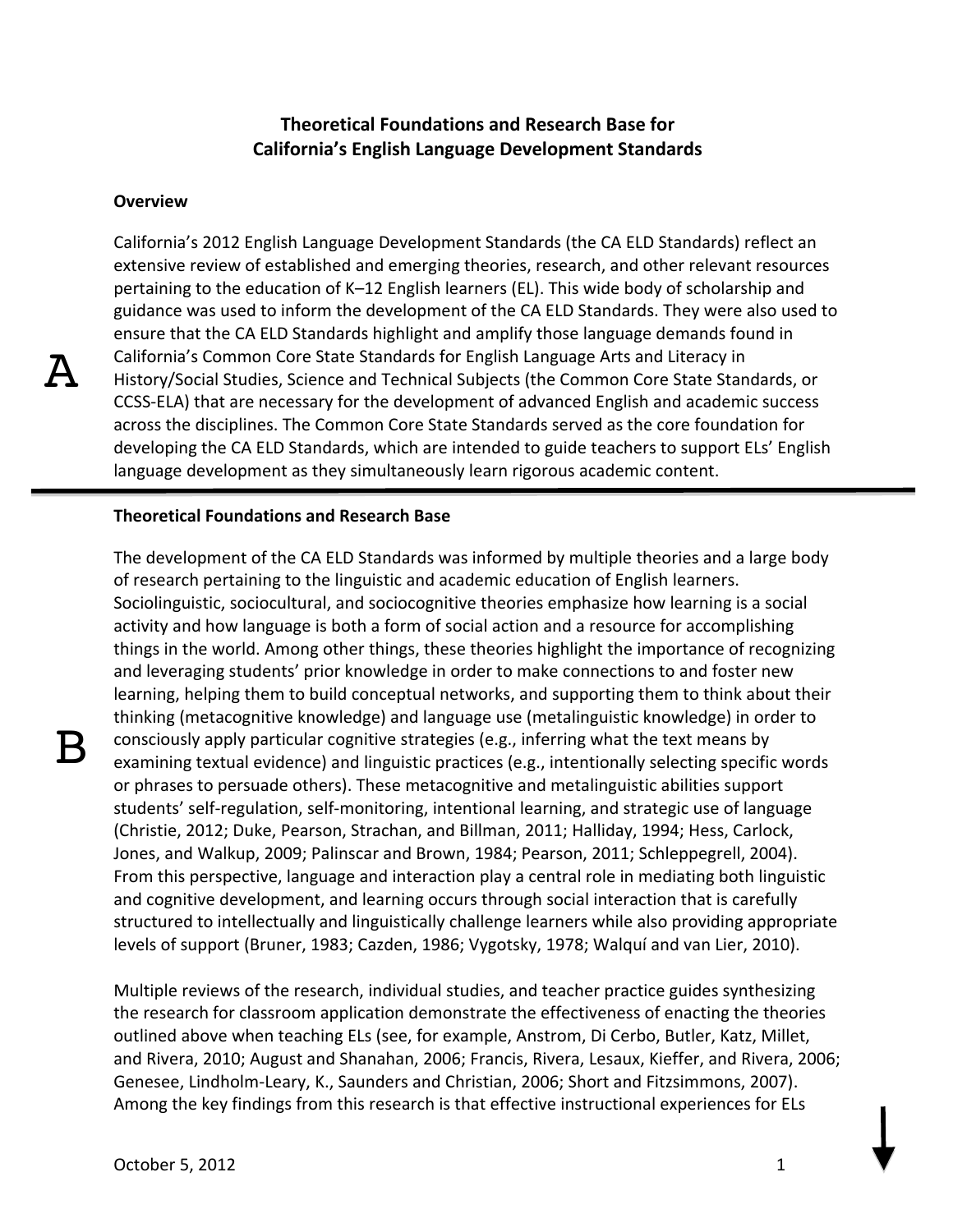- a) are interactive and engaging, meaningful and relevant, and intellectually rich and challenging;
- b) are appropriately scaffolded in order to provide strategic support that moves the learner toward independence;
	- c) value and build on home language and culture and other forms of prior knowledge; and
	- d) build both academic English and content knowledge.

## *Interacting in Meaningful and Intellectually Challenging Ways*

The importance of providing opportunities for English learners to interact in meaningful ways around intellectually challenging content has been demonstrated in multiple studies. Meaningful interaction in K–12 settings includes, among other tasks, engaging in collaborative oral discussions with a peer or a small group of peers about texts or content topics. Not all students come to school knowing how to engage in these interactive processes with other students. However, research in classrooms with ELs has demonstrated that teachers can successfully "apprentice" their students into engaging in more academic ways of interacting with one another, using the language of the specific content in question, acquiring the language of academic discourse, and developing content knowledge (Gibbons, 2009; Walquí and van Lier, 2010).

For example, teachers can carefully structure collaborative learning practices that promote small group discussion among students about the science and history texts they're reading in order to simultaneously foster comprehension of the texts, the acquisition of vocabulary and grammatical structures associated with the texts, and more academic ways of engaging in conversations about the texts (Heller and Greenleaf, 2007; Klingner, Vaughn, Arguelles, Hughes, and Leftwich, 2004; Kosanovich, Reed, and Miller, 2010; Short, Echevarría, and Richards-Tutor, 2011; Vaughn, Klingner, Swanson, Boardman, Roberts, Mohammed, and Stillman-Spisak, 2011).

Teachers can provide structured and strategically supportive opportunities for students to develop more academic ways of interacting meaningfully. For example, the kinds of discourse skills expected in academic conversations can be fostered when teachers a) establish routines and expectations for equitable and accountable conversations (e.g., specific roles in a conversation, such as "facilitator"); b) carefully construct questions that promote extended discussions about academic content (e.g., questions that require students to infer or explain something for which they have sufficient background knowledge); and c) provide appropriate linguistic support (e.g., a sentence stem, such as "I agree with \_\_\_\_\_ that \_\_\_\_\_\_. However,

\_\_\_\_."). With strategic scaffolding, students can learn to adopt particular ways of organizing their discourse during group work and "practicing" particular aspects of academic English that approach the more "literate" ways of communicating that are highly valued in school (Dutro and Kinsella, 2010; Gibbons, 2009; Merino and Scarcella, 2005; Schleppegrell, 2010).

C

 $\bm{\mathsf{B}}$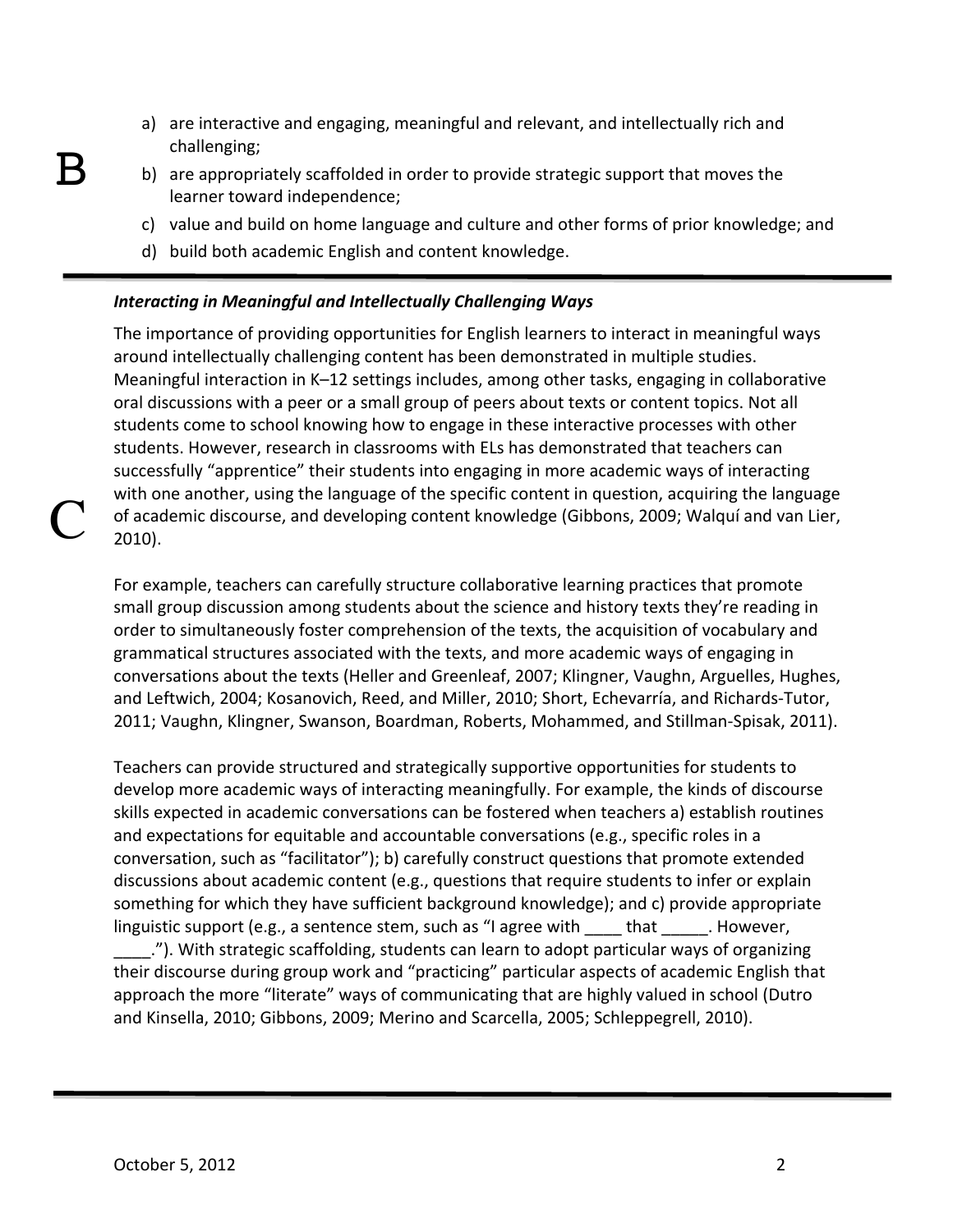## *Scaffolding*

D

Teachers play a central role in providing *temporary* supportive frameworks, adjusted to students' particular developmental needs, in order to improve their access to meaning and ongoing linguistic and cognitive development. The metaphorical term "scaffolding" (Bruner, 1983; Cazden, 1986; Celce-Murcia, 2001; Mariani, 1997) refers to ways in which these temporary supportive frameworks can be applied. The term draws from Vygotsky's (1978) notion of the "zone of proximal development (ZPD)," the instructional space that exists between what the learner can do independently and that which is too difficult for the learner to do without strategic support, or scaffolding. Scaffolding is temporary help that is future-oriented. In other words, scaffolding supports students on how to do something with support today that they will be able to do independently in the future.

As Hammond (2006) has emphasized, scaffolding "does not just spontaneously occur" (p. 271), but is, rather, intentionally designed for a learner's particular needs, and then systematically and strategically carried out. The level of scaffolding a student needs depends on a variety of factors, including the nature of the task and the learner's background knowledge of relevant content, as well as the learner's proficiency with the language required to engage in and complete the task. Scaffolding does not change the intellectual challenge of the task, but instead allows learners to successfully participate in or complete the task in order to build the knowledge and skills to be able to perform the task independently at some future point.

Scaffolding practices are intentionally selected based on the standards-based goals of the lesson, the identified learner needs, and the anticipated challenge of the task. Gibbons (2009) has offered a way of conceptualizing the dual goal of engaging ELs in intellectually challenging instructional activities, while also providing them with the appropriate level of support:

**High Challenge**

| <b>TIRII CHANCIRE</b> |                              |                                              |                     |
|-----------------------|------------------------------|----------------------------------------------|---------------------|
|                       | Frustration/<br>Anxiety Zone | Learning/<br><b>Engagement Zone</b><br>(ZPD) |                     |
| <b>Low Support</b>    | Boredom Zone                 | Comfort Zone                                 | <b>High Support</b> |

## **Low Challenge**

(Gibbons, 2009, adapted from Mariani, 1997)

In the CA ELD Standards, the three overall levels of scaffolding that teachers provide to ELs during instruction are *substantial, moderate,* and *light.* ELs at the emerging level of English language proficiency will *generally* require more substantial support to develop capacity for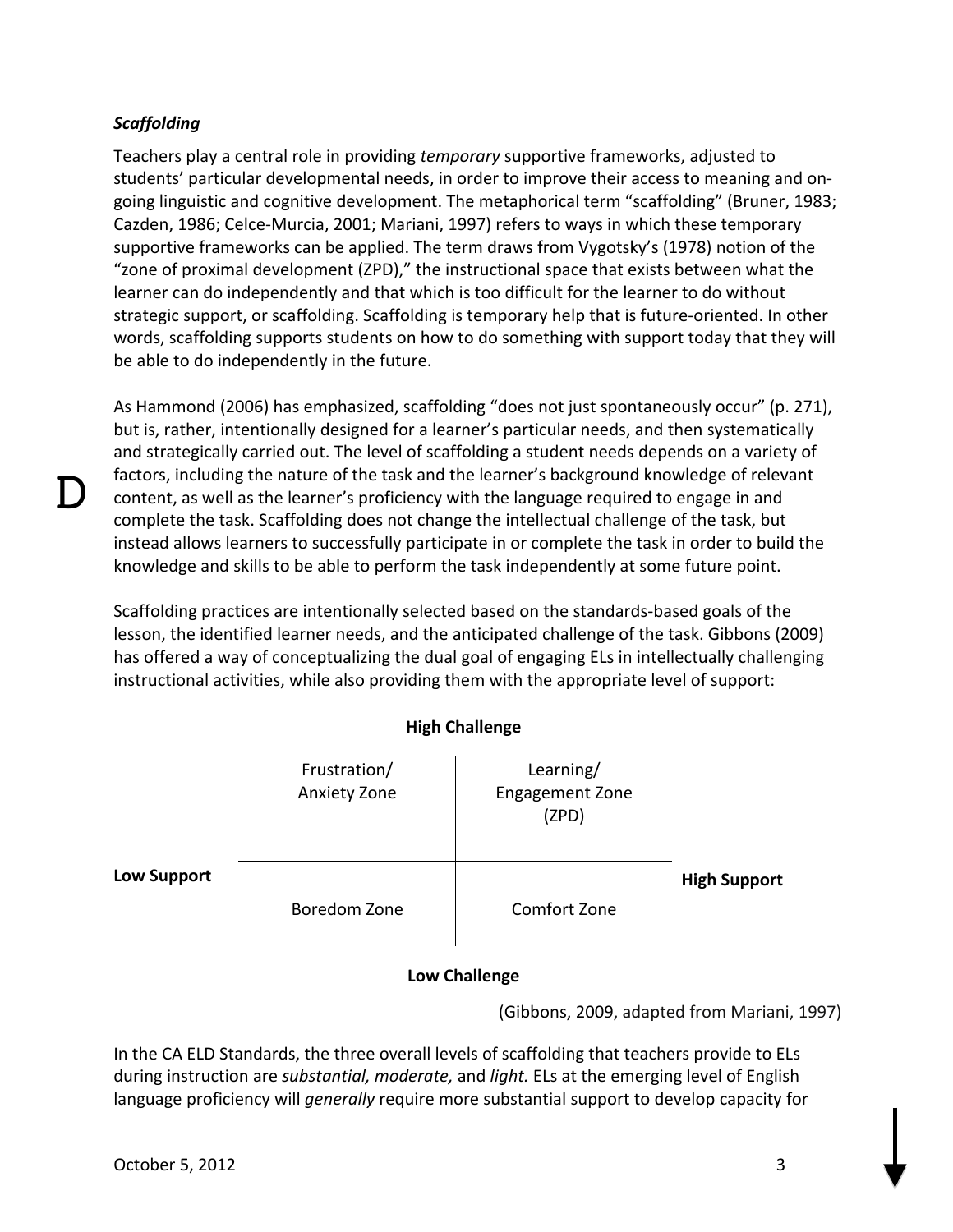many academic tasks than will students at the bridging level. This does not mean that these students always will require substantial/moderate/light scaffolding for every task. EL students at every level of English language proficiency will engage in some academic tasks that require *light* or *no* scaffolding because they have already mastered the requisite skills for the given tasks, and students will engage in some academic tasks that require *moderate* or *substantial* scaffolding because they have not yet acquired the cognitive or linguistic skills required by the task. For example, when a challenging academic task requires students to extend their thinking and stretch their language, students at expanding and bridging levels of English language proficiency may also require *substantial* support. Teachers need to provide the level of scaffolding appropriate for specific tasks and learners' cognitive and linguistic needs, and students will need more or less support depending on these and other variables.

Examples of *planned scaffolding<sup>1</sup>* that teachers prepare in advance during their lesson and curriculum planning in order to support access to academic content and linguistic development include, but are not limited to, the following:

- Taking into account what students already know, including primary language and culture, and relating it to what they are to learn;
- Selecting and sequencing tasks, such as modeling and explaining, and providing guided practice, in a logical order;
- Frequently checking for understanding during instruction, as well as gauging progress at appropriate intervals throughout the year;
- Choosing texts carefully for specific purposes (e.g., motivational, linguistic, content);
- Providing a variety of collaborative grouping processes;
- Constructing good questions that promote critical thinking and extended discourse;
- Using a range of information systems, such as graphic organizers, diagrams, photographs, videos, or other multimedia to enhance access to content; and
- Providing students with language models, such as sentence frames/starters, academic vocabulary walls, language frame charts, exemplary writing samples, or teacher language modeling (e.g., using academic vocabulary or phrasing).

This planned scaffolding in turn allows teachers to provide *justͲinͲtime* scaffolding during instruction, which flexibly attends to students' needs as they interact with content and language. Examples of this type of scaffolding include:

• Prompting a student to elaborate on a response to extend his or her language use and thinking;

D

<sup>1</sup> There are many ways to categorize scaffolding. The terms used here are adapted from Hammond and Gibbons (2005) who refer to "designed-in" and "interactional" scaffolding. Designed-in (or planned) scaffolding refers to the support teachers consciously plan in advance. Interactional scaffolding refers to the support teachers provide contingently through dialogue during instruction or other interaction.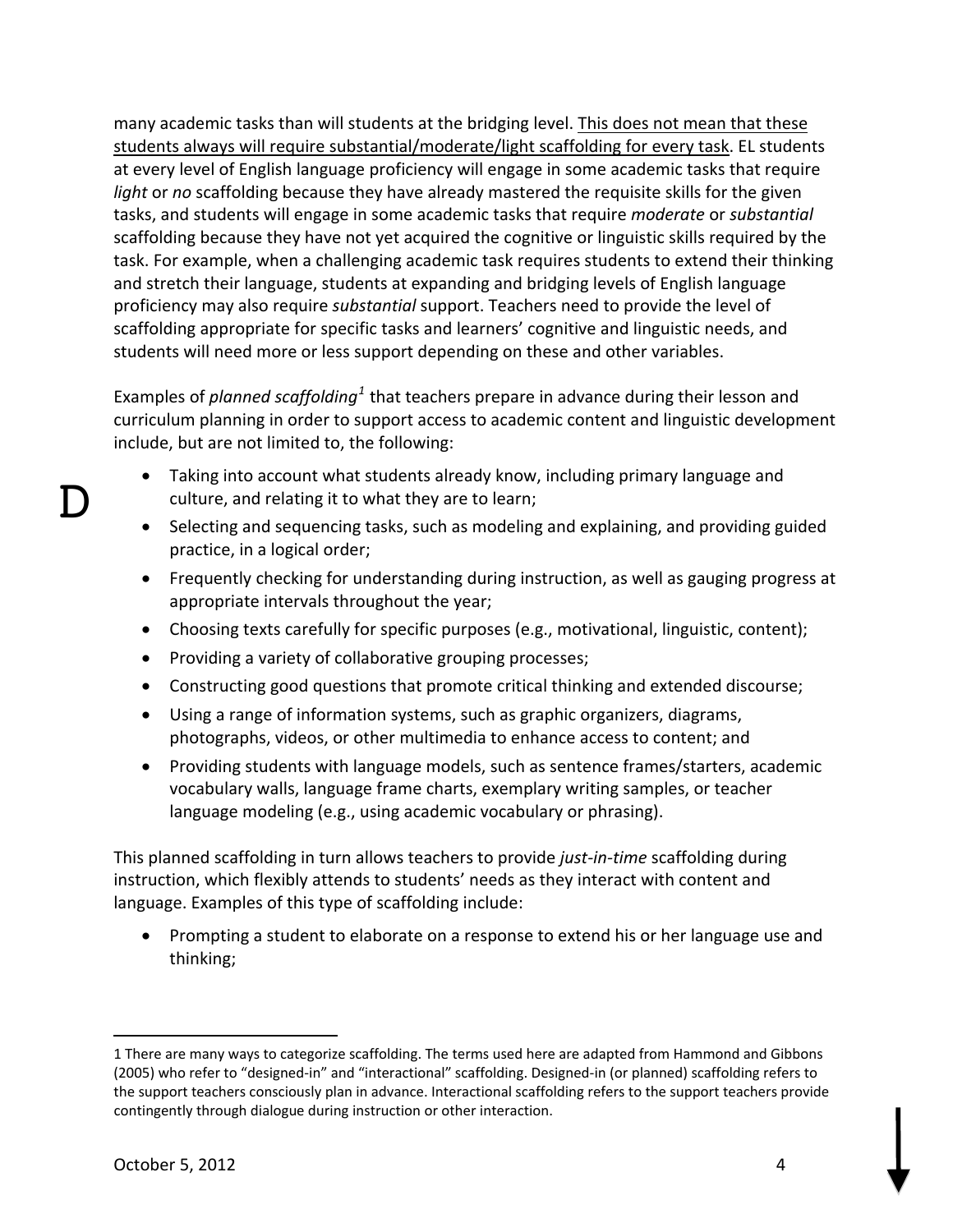- Paraphrasing a student's response and including target academic language as a model while, at the same time, accepting the student's response using everyday or "flawed" language; and
- Adjusting instruction on the spot based on frequent checking for understanding;
- Linking what a student is saying to prior knowledge or to learning to come (previewing).

For ELs, instruction and/or strategic support in the student's primary language can also serve as a powerful scaffold to English literacy (August and Shanahan, 2006; CDE, 2010; Genesee, Lindholm-Leary, Saunders and Christian, 2006; Goldenberg, 2008). This research evidence indicates that EL students in programs where biliteracy is the goal and where bilingual instruction is sustained demonstrate stronger literacy performance in English, with the added metalinguistic and metacognitive benefits of bilingualism.

## *Developing Academic English*

For K–12 settings, academic English broadly refers to the language used in school to help students develop content knowledge and the language students are expected to use to convey their understanding of this knowledge. Interpreting, discussing, analyzing, evaluating, and writing academic texts are complex literacy processes that involve the integration of multiple linguistic and cognitive skills, including word-level processing, such as decoding and spelling. But these advanced English literacy tasks especially involve higher order cognitive and linguistic processes, including applying prior knowledge, making inferences, recognizing the grammatical structures and linguistic features of texts, resolving ambiguities (e.g., semantic, syntactic), and selecting appropriate language resources for specific purposes, not to mention stamina and motivation.

E

D

The CA ELD Standards position English as a meaning-making resource with different language choices available based on discipline, topic, audience, task, and purpose. This notion of English as a meaning-making resource necessitates an expanded notion of *academic language* from simplistic definitions (e.g., academic vocabulary or syntax) to a broader conceptualization that encompasses discourse practices, text structures, grammatical structures, and vocabulary, and views these as inseparable from meaning (Bailey and Huang, 2011; Wong-Fillmore and Fillmore, 2012; Snow and Uccelli, 2009). Academic English shares characteristics across disciplines (it is densely packed with meaning, authoritatively presented, and highly structured<sup>2</sup>) but is also highly dependent upon disciplinary content (Christie and Derewianka, 2008; Moje, 2010; Quinn, Lee, and Valdes, 2012; Schleppegrell, 2004). The Common Core State Standards emphasize the need for all students to be able to comprehend and produce complex texts in a variety of disciplines so that they are college and career ready. Research suggests that teachers can foster, and even accelerate, the development of academic English for EL students through multilayered and multi-component approaches that incorporate attention to the way English works in different contexts.

 $2$  For more on the characteristics of academic English, see Appendix B of the CA ELD Standards: Part II, Learning About How English Works.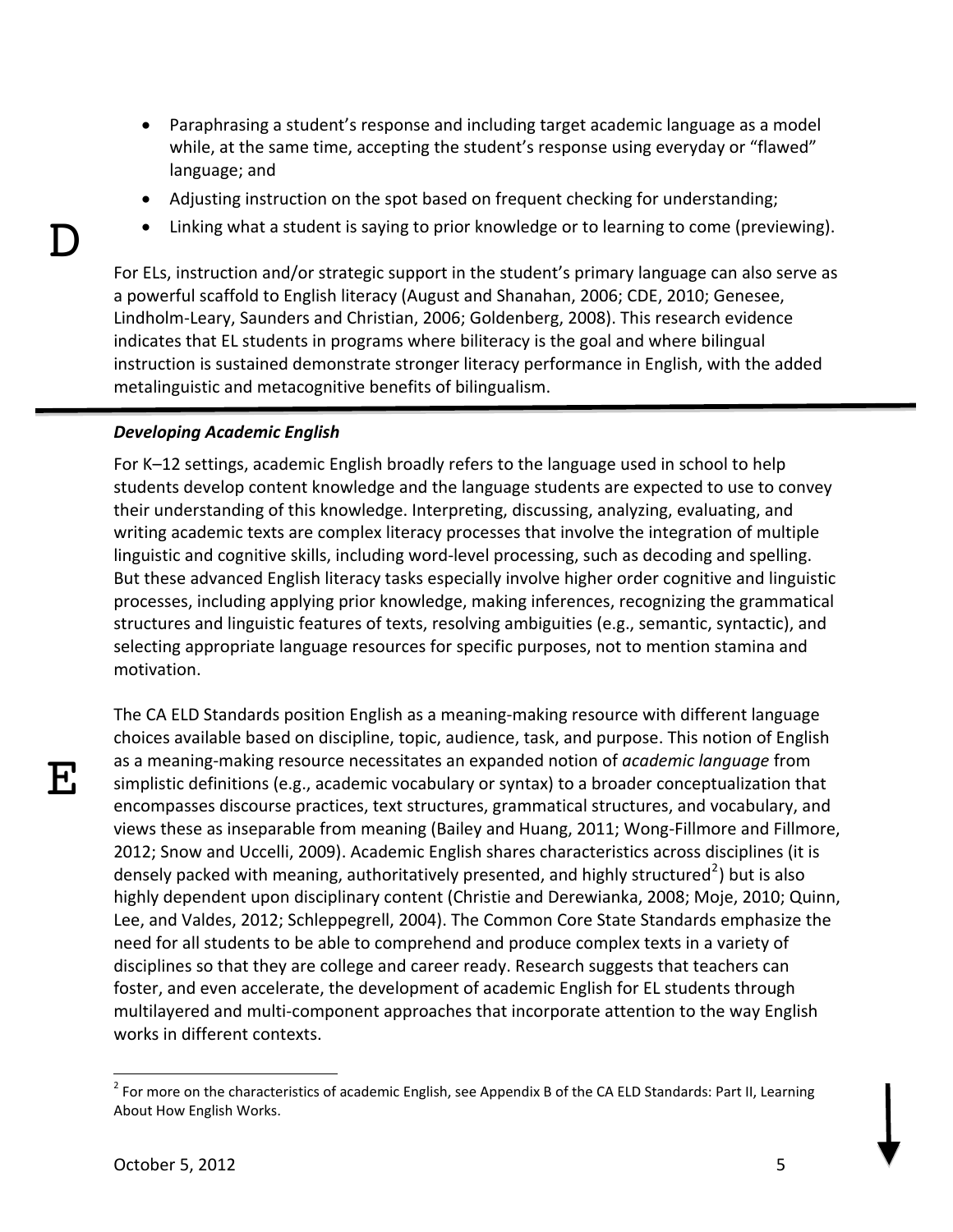#### *The Importance of Vocabulary*

Over the past several decades, research has repeatedly identified vocabulary knowledge as a critical and powerful factor underlying language and literacy proficiency, including disciplinary literacy (e.g., Graves, 1986; Chall, Jacobs, and Baldwin, 1990; Beck and McKeown, 1991; Hart and Risley, 1995; Blachowicz and Fisher, 2000; Baumann, Kaméenui, and Ash, 2003; Bowers and Kirby, 2009; Carlisle, 2010; McCutchen and Logan, 2011). Comprehensive and multifaceted approaches to vocabulary instruction include a combination of several critical components: rich and varied language experiences (e.g., wide reading, teacher read-alouds), teaching individual academic words (both general academic and domain specific), teaching word-learning strategies (including cognate awareness and morphology), and fostering word consciousness and language play (Graves, 2000, 2006, 2009). The Common Core Standards draw particular attention to domain-specific and general academic vocabulary knowledge and usage due to the prevalence of these types of vocabulary in academic contexts. Research conducted over the past decade, in particular, has demonstrated the positive effects of focusing on domain-specific and general academic vocabulary with K–12 EL students (August, Carlo, Dressler, and Snow, 2005; Calderon, August, Slavin, Duran, Madden, and Cheung, 2005; Carlo et al., 2004; Collins, 2005; Kieffer and Lesaux, 2008, 2010; Silverman, 2007; Snow, Lawrence, and White, 2009; Spycher, 2009; Townsend and Collins, 2009).

#### *The Importance of Grammatical and DiscourseͲLevel Understandings*

While academic vocabulary is a critical aspect of academic English, it is only one part. The CA ELD Standards were further informed by genre- and meaning-based theories of language, which view language as a social process and a meaning-making system and seek to understand how language choices construe meaning in oral and written texts. These theories have identified how networks of interrelated language resources—including grammatical, lexical, and discourse features—interact to form registers that vary depending upon context and situation (Halliday and Matthiessen, 2004). Advanced English proficiency hinges on the mastery of a set of academic registers used in academic settings and texts that "construe multiple and complex meanings at all levels and in all subjects of schooling" (Schleppegrell, 2009, p. 1).

"Register" refers to the ways in which grammatical and lexical resources are combined to meet the expectations of the context (i.e., the content area, topic, audience, and mode in which the message is conveyed). In this sense, "register variation" (Schleppegrell, 2012) depends on what's happening (the content), who the communicators are and what their relationship is (e.g., peer-to-peer, expert-to-peer), and how the message is conveyed (e.g., written, spoken, multi-semiotic format). More informal, or "spoken-like" registers might include chatting with a friend about a movie or texting a relative. More formal, or "written-like" registers might include writing an essay for history class, participating in a debate about a scientific topic, or making a formal presentation about a work of literature. The characteristics of these academic registers, which are critical for school success, include specialized and technical vocabulary, sentences and clauses that are densely packed with meaning and combined in purposeful ways, and whole texts that are highly structured and cohesive in ways dependent upon the disciplinary

 $\boldsymbol{\mathsf{F}}$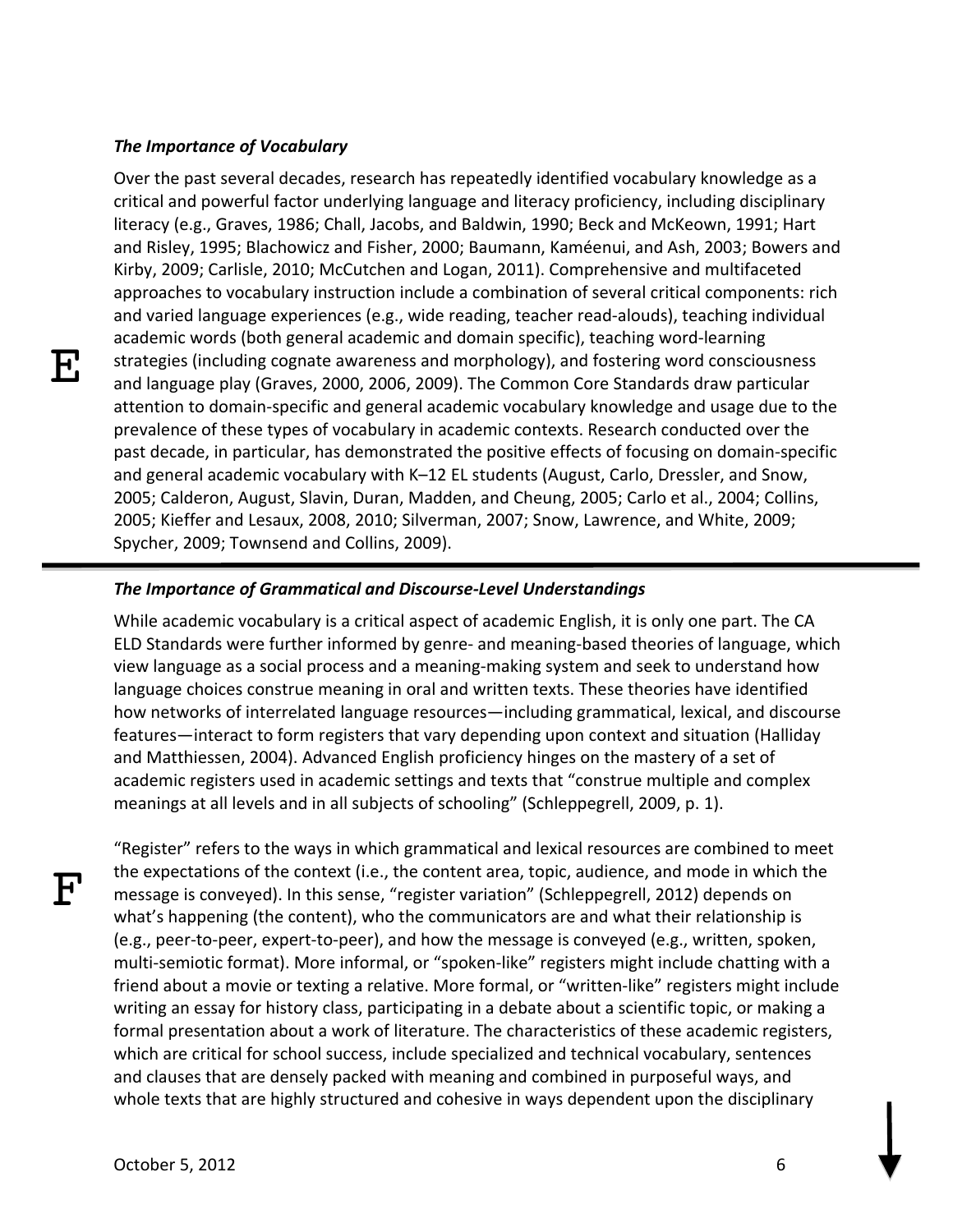area and social purpose (Christie and Derewianka, 2008; Halliday and Matthiessen, 2004; O'Dowd, 2010; Schleppegrell, 2004).

Language is the medium in which teaching and learning take place in schools; the medium through which we transform and develop our thinking about concepts; and in this way, language and content are inextricably linked (Halliday, 1993). For this and other reasons, language has been referred to as the "hidden curriculum" of schooling and why school success can be seen as largely a language matter (Christie, 1999). EL students often find it challenging to move from more everyday or informal registers of English, to more formal academic registers. Understanding and gaining proficiency with academic registers and the language resources that build them opens up possibilities for expressing ideas and understanding the world. From this perspective, teachers who understand the lexical, grammatical, and discourse features of academic English and how to make these features explicit to their students in purposeful ways that build both linguistic and content knowledge are in a better position to help their students fulfill their linguistic and academic potential.

Teaching about the grammatical patterns found in specific disciplines has been shown to help ELs' reading comprehension and writing proficiency. The main pedagogical aims of this research are to help students become more conscious of how language is used to construct meaning in different contexts and to provide them with a wider range of linguistic resources, enabling them to make appropriate language choices that they can comprehend and construct meaning within oral and written texts. Accordingly, the instructional interventions studied in the applied research in this area have focused on identifying the language features of the academic texts students read and are expected to write in school (e.g., narratives, explanations, arguments) and on developing their awareness of and proficiency in using the language features of these academic registers (e.g., how ideas are condensed in science texts through nominalization, how arguments are constructed by connecting clauses in particular ways, or how agency is hidden in history texts by using the passive voice) so that they can better comprehend and create academic texts (Brisk, 2012; Gebhard, Willett, Jimenez, and Piedra, 2010; Fang and Schleppegrell, 2010; Gibbons, 2008; Hammond, 2006; Rose and Acevedo, 2006; Schleppegrell and de Oliveira, 2006).

Research on genre- and meaning-based approaches to literacy education with EL students in the United States and internationally has demonstrated the effectiveness of teaching EL students about how language works to achieve different purposes in a variety of contexts and disciplines (Achugar, Schleppegrell, and Oteíza, 2007; Aguirre-Muñoz, Park, Amabisca, and Boscardin, 2008; Gebhard and Martin, 2010; Schleppegrell, Achugar, and Oteíza, 2004; Spycher, 2007). This research has stressed the importance of positioning ELs as competent and capable of achieving academic literacies, providing them with an intellectually challenging curriculum with appropriate levels of support, apprenticing them into successfully using disciplinary language, and making the features of academic language transparent in order to build proficiency with and critical awareness of the features of academic language (Christie, 2012; Derewianka, 2011; Gibbons, 2009; Halliday, 1993; Hyland, 2004; Schleppegrell, 2004).

 ${\bf F}$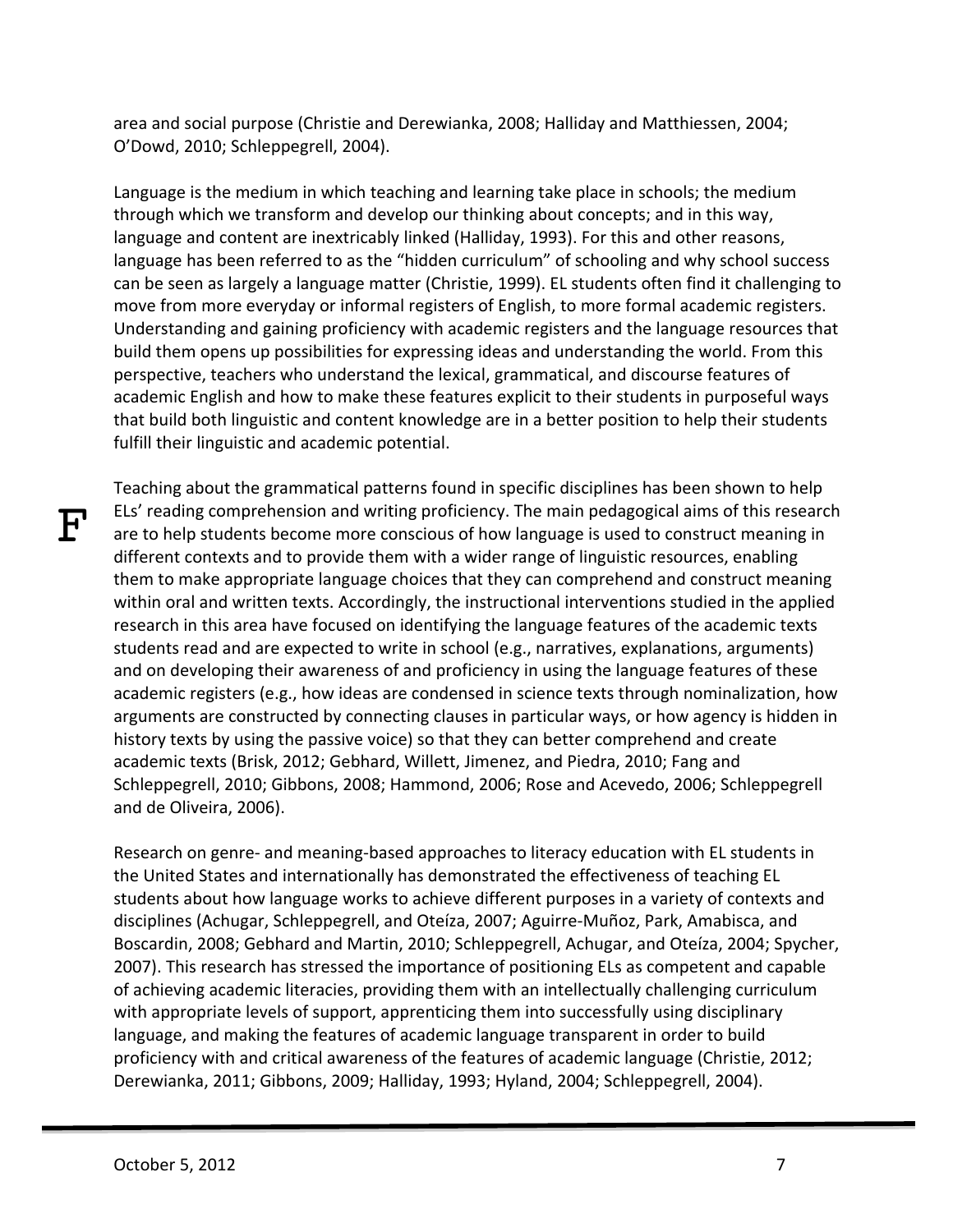The extensive body of theories and research drawn upon to inform and guide the development of the CA ELD Standards demonstrate that effective instruction for ELs focuses on critical principles for developing language and cognition in academic contexts. These principles emphasize both interaction in meaningful ways and the development of metalinguistic awareness in contexts that are intellectually rich and challenging, focused on content, strategically scaffolded, respectful of, and resourceful about the cultural and linguistic knowledge students bring to school.

## **Other Relevant Guidance Documents Consulted**

Additional state, national, and international documents designed to inform and guide policy and practice for the education of ELs were consulted. These documents include the following:

- Understanding Language: Language, Literacy, and Learning in the Content Areas— Commissioned Papers on Language and Literacy Issues in the Common Core State Standards and Next Generation Science Standards (Stanford University);
- The Framework for English Language Proficiency/Development Standards Corresponding to the Common Core State Standards and the Next Generation Science Standards (Council of Chief State School Officers);
- Improving Education for English Learners: Research-Based Approaches (California Department of Education);
- The Common European Framework of Reference for Languages;
- The National Standards for Learning Languages (American Council on the Teaching of Foreign Languages);
- The Framework for High-Quality English Language Proficiency Standards and Assessments (Assessment and Accountability Comprehensive Center);
- The ELD/ELP Standards from multiple states; and
- The Australian National Curriculum.

## **Conclusion**

The solid theoretical base and wide body of research and resources that were consulted for the development of the California ELD Standards were complemented by the writing team's deep and varied knowledge working in schools across California with both EL students (as teachers) and teachers of EL students (as professional developers, research partners, and consultants in various capacities). At every stage of the development and review process, this practical knowledge about what goes on in classrooms paired with the extensive knowledge of the theories and research pertaining to the education of EL students contributed to the development of a rigorous and balanced set of ELD Standards.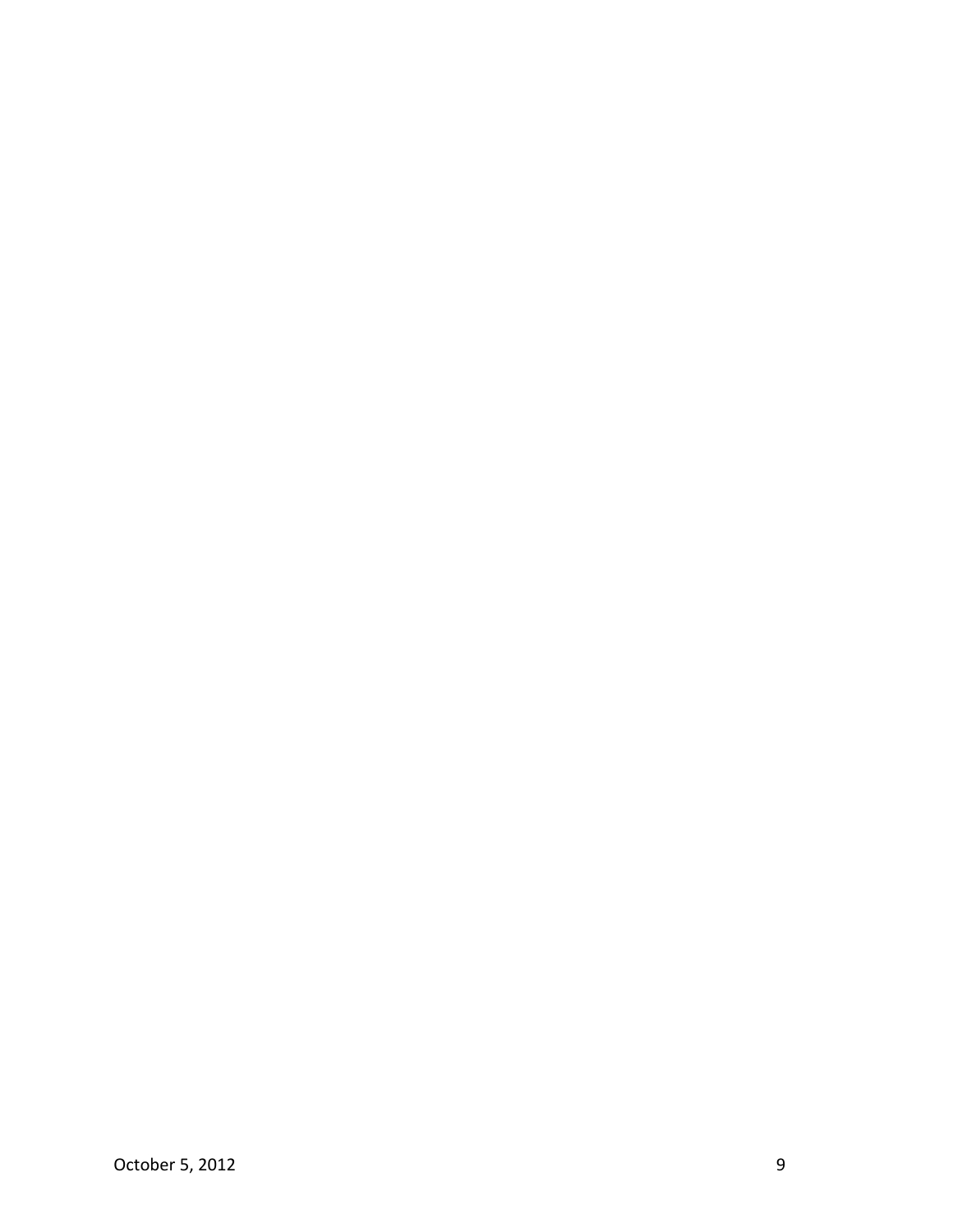### **References and Resources**

- Acevedo, C., and Rose, D. (2007). Reading (and writing) to learn in the middle years of schooling. *Primary English Teaching Association 157*, 1–8.
- Achugar, M., Schleppegrell, M., and Oteíza, T. (2007). Engaging teachers in language analysis: A functional linguistic approach to reflective literacy. *English Teaching: Practice and Technique, 6*(2), 8–24.
- Aguirre- Muñoz, Z., Park, J.E., Amabisca, A., and Boscardin, C. K. (2008). Developing teacher capacity for serving ELLs' writing instructional needs: A case for systemic functional linguistics. *Bilingual Research Journal, 31*(1), 295–322.
- Anstrom, K., DiCerbo, P., Butler, F., Katz, A., Millet, J., and Rivera, C. (2010). *A review of the literature on academic English: Implications for K–12 English language learners.* Arlington, VA: The George Washington University Center for Equity and Excellence in Education.
- August, D., Carlo, M., Dressler, C., and Snow, C. (2005). The critical role of vocabulary development for English language learners. *Learning Disabilities Research and Practice, 20*(1), 50–57.
- August, D., and Shanahan, T. (2006). *Developing literacy in secondͲlanguage learners: Report of the National Literacy Panel on LanguageͲMinority Children and Youth.* Mahwah, NJ: Lawrence Erlbaum Associates.
- August, D., and Shanahan, T. (Eds.). (2006). *Executive summary: Developing literacy in secondͲ language learners: Report of the National Literacy Panel on LanguageͲMinority Children and Youth.* Retrieved from http://www.cal.org/projects/archive/nlpreports/Executive\_Summary.pdf
- Baumann, J. F., Kaméenui, E. J., and Ash, G. E. (2003). Research on vocabulary instructing: Voltaire redux. In J. Flood, D. Lapp, J. R. Squire, and J. M. Jensen (Eds.), *Handbook on research on teaching the English language arts* (2nd Ed. pp. 752–785). Mahwah, NJ: Erlbaum.
- Beck, I. L., and McKeown, M. G. (1991). Conditions of vocabulary acquisition. In R. Barr, M. Kamil, P. Mosenthal, and P. D. Pearson (Eds.), *Handbook of reading research, Vol. II* (pp. 789–814). White Plains, NY: Longman.
- Biemiller, A. (2003). Oral comprehension sets the ceiling on reading comprehension. *American Educator, 27*(3).

Blachowicz, C., and Fisher, P. (2004). Vocabulary lessons. *Educational Leadership*, *61*(6), 66–69.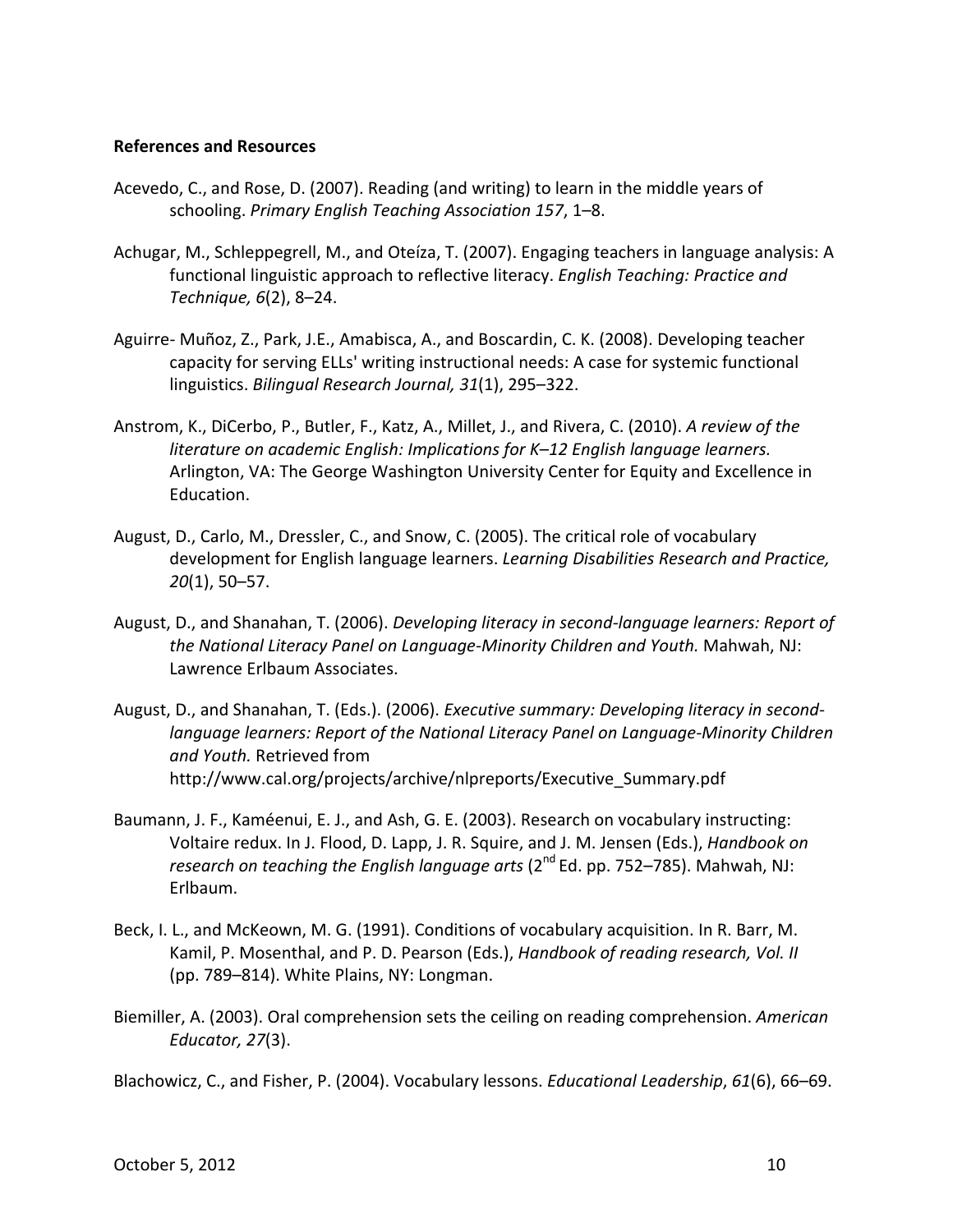- Bowers, P. N., and Kirby, J. R. (2009). Effects of morphological instruction on vocabulary acquisition. *Reading and Writing: An Interdisciplinary Journal*, *23*, 515–537.
- Bravo, M. A., Hiebert, E. H., and Pearson, P. D. (2005). Tapping the linguistic resources of Spanish/English bilinguals: The role of cognates in science. In R. K. Wagner, A. E. Muse, and K. R. Tannenbaum (Eds.), *Vocabulary acquisition: Implications for reading comprehension* (pp. 140–156). New York, NY: Guilford Press.
- Brisk, M. E. (2012). Young bilingual writers' control of grammatical person in different genres. *Elementary School Journal*, 112, 445–468.
- Brown, A. L., and Campione, J. C. (1996). Psychological theory and the design of innovative learning environments: On procedures, principles, and systems. In L. Schauble, and R. Glaser (Eds.), *Innovations in learning* (pp. 289–325). Mahwah, NJ: Erlbaum.
- Brown, A. L. (1980). Metacognitive development and reading. In R. S. Spiro, B. B. Bruce, and W. L. Brewer (Eds.), *Theoretical issues in reading comprehension*. Hillsdale, NJ: Erlbaum.
- Bruner, J. S. (1983). *Child's talk: Learning to use language.* New York, NY: Norton.
- California Department of Education. (2010). *Improving education for English learners: Researchbased approaches*. Sacramento, CA: Author.
- Calderón, M., August, D., Slavin, R., Duran, D., Madden, N., and Cheung, A. (2005). Bring words to life in classrooms with English-language learners. In E. H. Hiebert and M. L. Kamil (Eds.), *Teaching and learning vocabulary: Bringing research to practice.* Mahwah, NJ: Erlbraum.
- Carlisle, J. F., (2010). Effects of instruction in morphological awareness on literacy achievement: An integrative review. *Reading Research Quarterly, 45,* 464–487.
- Carlo, M. S., August, D., McLaughlin, B., and Snow, C. E. (2004). Closing the gap: Addressing the vocabulary needs of English-language learners in bilingual and mainstream classrooms. *Reading Research Quarterly, 396*(2), 188–215.
- Carlo, M. S., August, D., McLaughlin, B., Snow, C. E., Dressler, C., Lippman, D., Lively, T., and White, C. (2004). Closing the gap: Addressing the vocabulary needs of English language learners in bilingual and mainstream classrooms. *Reading Research Quarterly, 39* (2), 188Ͳ215*.*
- Cazden, C. B. (1986). Classroom discourse. In M. C. Wittrock (Ed.), *Handbook of Research on Teaching (Third edition).* Edited by. New York, NY: Macmillan.
- CelceͲMurcia, M. (Ed.). (2001). *Teaching English as a second or foreign language* (3rd ed). Boston: Heinle Thomson.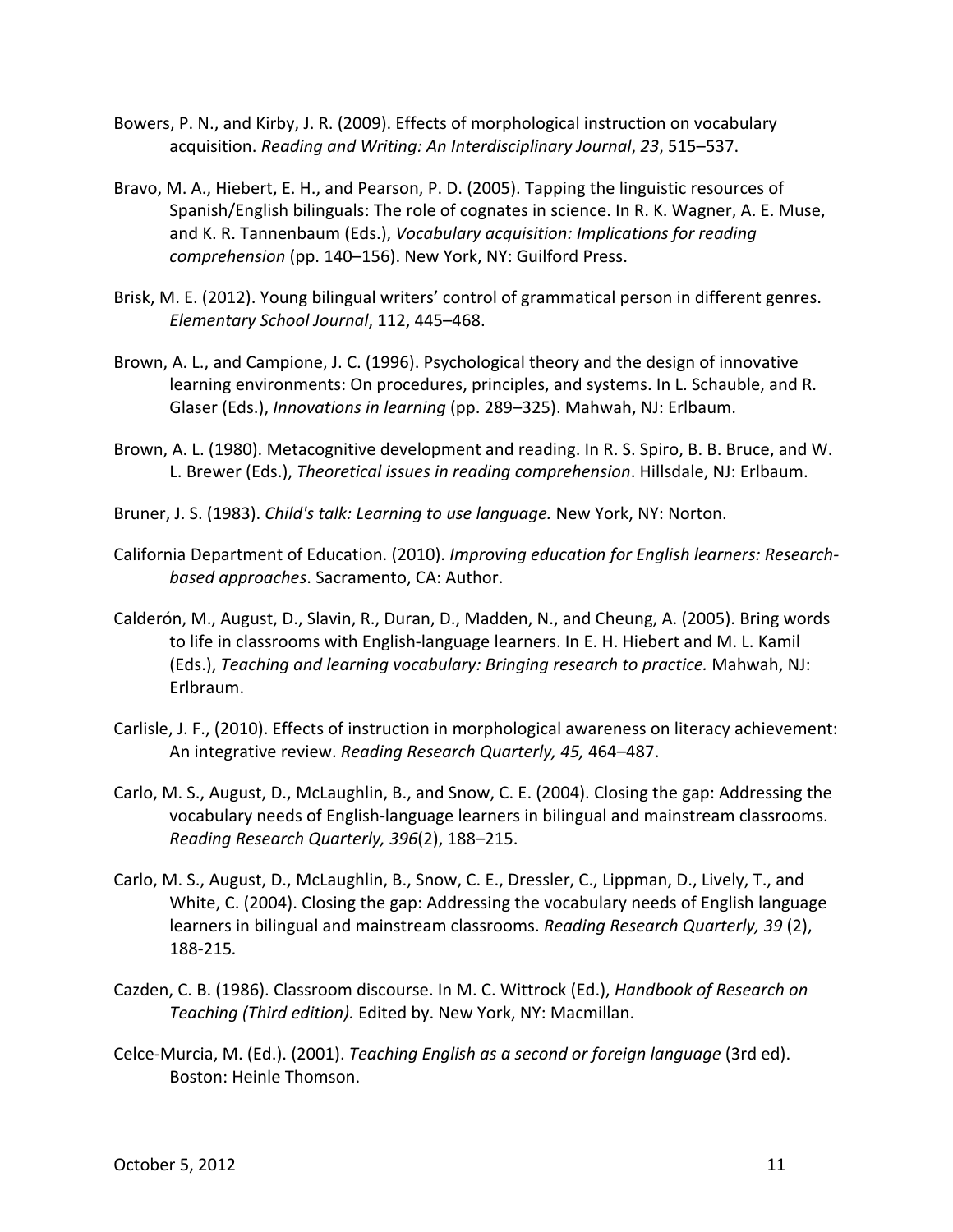- Chall, J. S., Jacobs, V. A., and Baldwin, L. E. (1990). *The reading crisis: Why poor children fall behind*. Cambridge, MA: Harvard University Press.
- Christie, F. (2005). *Language education in the primary years.* Sydney, Australia: UNSW Press.
- Christie, F. (Ed.). (1999). *Pedagogy and the shaping of consciousness: Linguistic and social processes.* London, UK: Cassell Academic.
- Christie, F., and Derewianka, B. (2008). *School discourse: Learning to write across the years of schooling.* London, UK: Continuum.
- Christie, F. (2012). Language education throughout the school years: A functional perspective. West Sussex, UK: Wiley-Blackwell.
- Collins, M. F. (2005). ESL preschoolers' English vocabulary acquisition from storybook reading. *Reading Research Quarterly 40*(4), 406–408.
- Culican, S. J. (2007). Troubling teacher talk: The challenge of changing classroom discourse patterns. *The Australian Educational Researcher*, *34*, 7–28.
- Derewianka, B. (2011). *A New Grammar Companion for Teachers.* Sydney, NSW: Primary English Teaching Association.
- Dixon, L. Q., Zhao, J., Shin, J., Wu, S., Su, J., Burgess-Brigham, R., et al. (2012). Four perspectives: What we know about second language acquisition: A synthesis from four perspectives. *Review of Educational Research*, *82*(1), 5–60.
- Duke, N. K., Pearson, P. D., Strachan, S. L., and Billman, A. K. (2011). Essential elements of fostering and teaching reading comprehension. In S. J. Samuels and A. Farstrup (Eds.) *What research has to say about reading instruction* (4th ed, pp. 51–93). Newark, DE: International Reading Association.
- Dutro, S., and Kinsella, K. (2010). English language development: Issues and implementation at grades six through twelve. In F. Ong and V. Aguilar (Eds.) *Improving Education for English Learners: ResearchͲBased Approaches*. Sacramento, CA: California Department of Education.
- Fang, Z., and Schleppegrell, M. (2010). Disciplinary literacies across content areas: Supporting secondary reading through functional language analysis. *Journal of Adolescent and Adult Literacy*, *53*(7), 587–597.
- Fillmore, L. W., and Fillmore, C. J. (2012). What does text complexity mean for English learners and language minority students? *Understanding language: Language, literacy, and learning in the content areas*. Retrieved June 19, 2012, from ell.stanford.edu/sites/default/files/pdf/academic-papers/06-LWF%20CJF%20Text%20Complexity%20FINAL\_0.pdf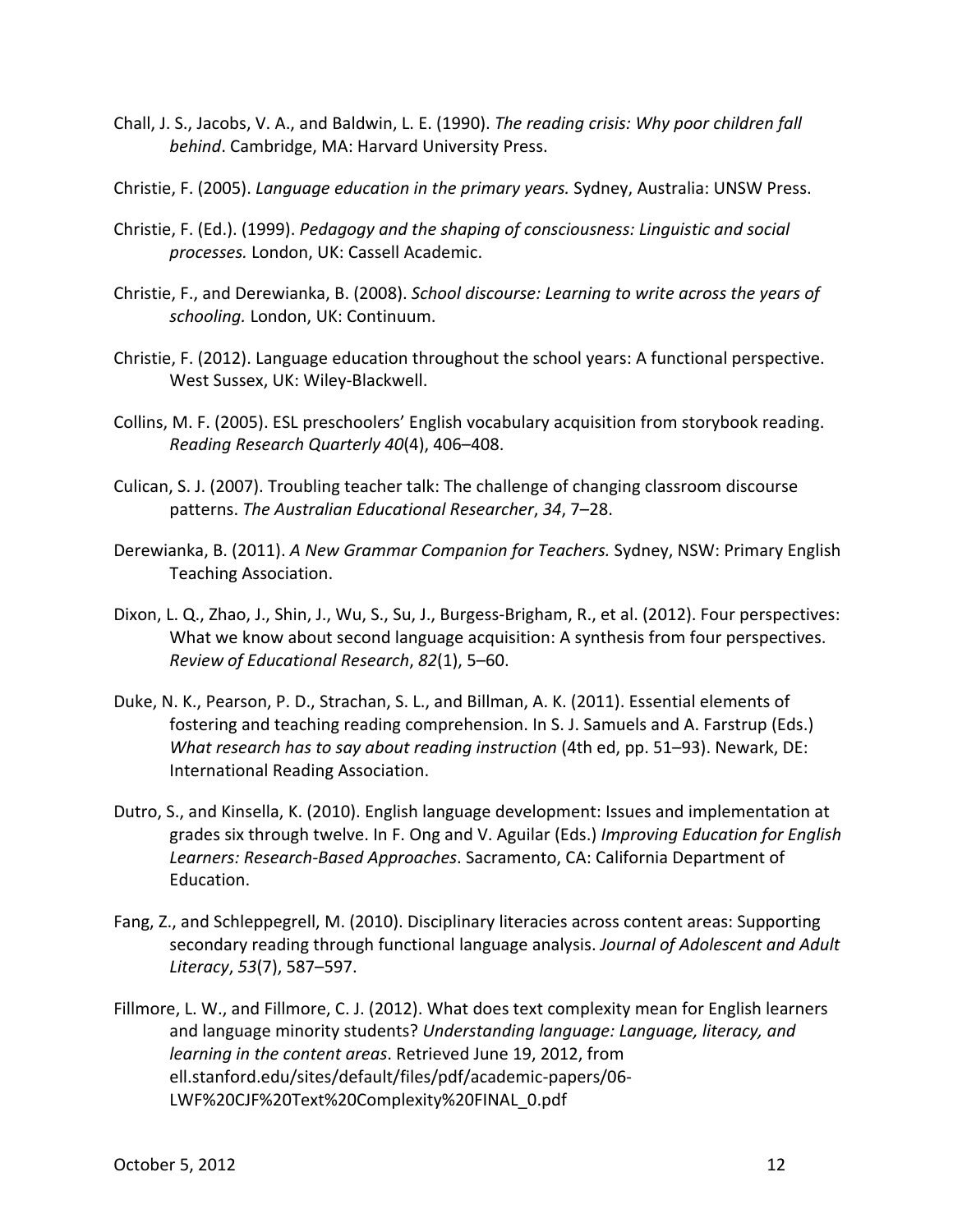- Francis, D., Rivera, M., Lesaux, N., Kieffer, M., and Rivera, H. (2006). *Practical guidelines for the education of English language learners: ResearchͲbased recommendations for instruction and academic interventions*. Portsmouth, NH: RMC Research Corporation, Center on Instruction.
- Gebhard, M., and Martin, J. (2010). Grammar and literacy learning. In D. Fisher and D. Lapp (Eds.), *Handbook of research on teaching the English language arts*. Mahwah, NJ: Erlbaum/Taylor and Francis.
- Gebhard, M., Willett, J., Jimenez, J., and Piedra, A. (2010). Systemic functional linguistics, teachers' professional development, and ELLs' academic literacy practices. In T. Lucas (Ed.), *Preparing all teachers to teach English language learners* (pp. 91–110). Mahwah: NJ: Erlbaum.
- Genesee, F., Lindholm-Leary, K., Saunders, W. M., and Christian, D. (2006). *Educating English language learners: A synthesis of research evidence.* New York, NY: Cambridge University Press.
- Gersten, R., Baker, S. K., Shanahan, T., Linan-Thompson, S., Collins, P., and Scarcella, R. (2007). *Effective literacy and English language instruction for English learners in the elementary grades: A practice guide* (NCEE 2007-4011). Washington, DC: National Center for Education Evaluation and Regional Assistance, Institute of Education Sciences, U.S. Department of Education.
- Gibbons, P. (2009). *English learners, academic literacy, and thinking: Learning in the challenge zone.* Portsmouth, NH: Heinemann.
- Gibbons, P. (2008). "It was taught good and I learned a lot": Intellectual practices and ESL learners in the middle years. *Australian Journal of Language and Literacy, 31*(2), 155– 173.
- Gibbons, P. (2006). *Bridging discourses in the ESL classroom: Students, teachers and researchers.* London: Continuum.
- Goldenberg, C. (2008). Teaching English language learners: What the research does—and does not—say. *American Educator, 32*(2), p. 8–23, 42–44.
- Graves, M. F. (1986). Vocabulary learning and instruction. In E. Z. Rothkopf (Ed.), *Review of research in education* (Vol. 13, pp. 49-90). Washington, DC: American Educational Research Association.
- Graves, M. F. 2000. A vocabulary program to complement and bolster a middle-grade comprehension program. In B. M. Taylor, M. F. Graves, and P. Van Den Broek (Eds.), *Reading for meaning: Fostering comprehension in the middle grades.* New York, NY: Teachers College Press.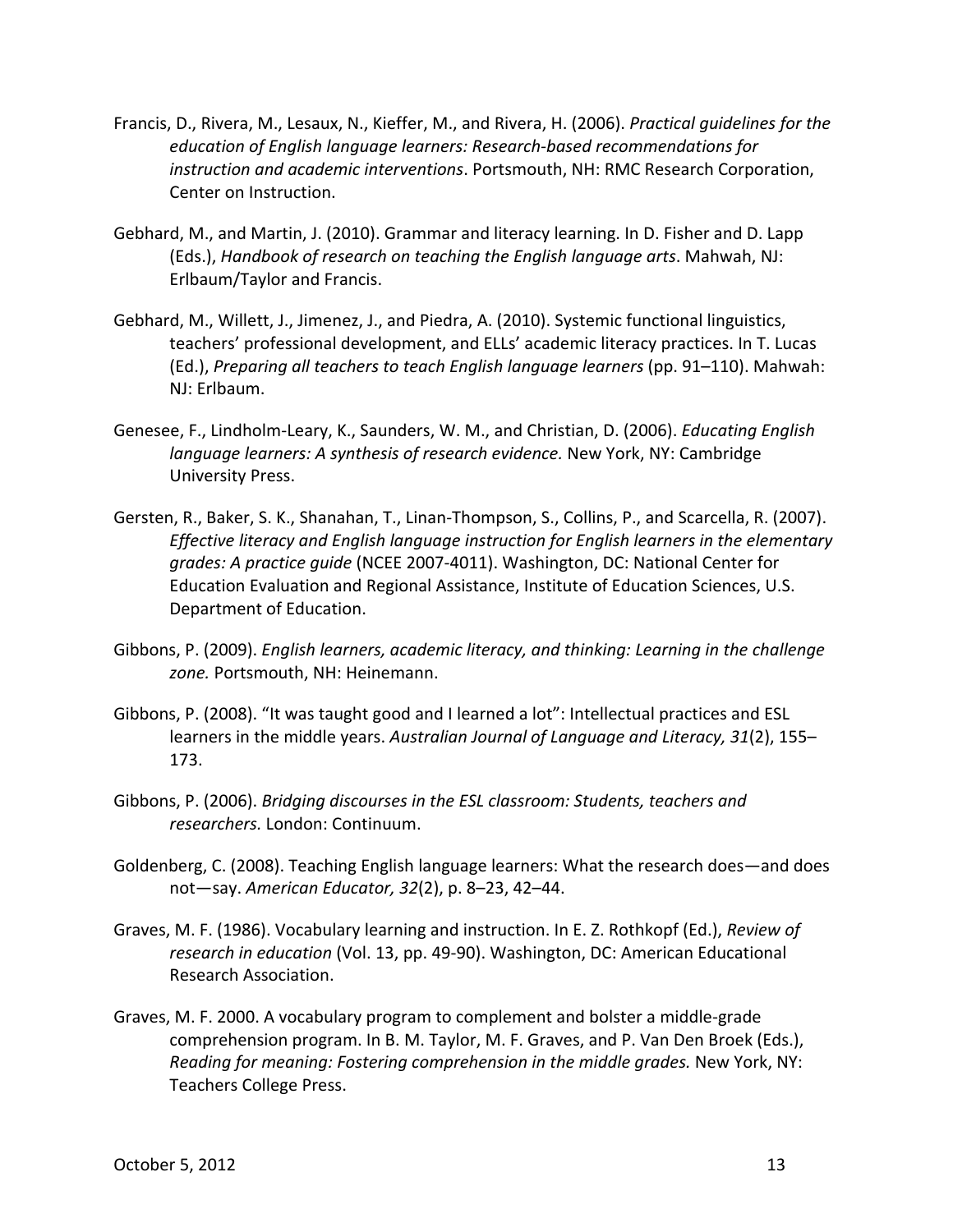- Graves, M. F. (2006). *The vocabulary book: Learning and instruction*. New York, NY: Teachers College Press.
- Graves, M. F. (2009). *Teaching individual words: One size does not fit all*. New York, NY: Teachers College Press and International Reading Association.
- Graves, M. F., August, D., and Mancilla-Martinez, J. (in press). *Teaching vocabulary to English language learners.* New York: Teachers College Press, International Reading Association, Center for Applied Linguistics, and Teachers of English to Speakers of Other Languages.
- Halliday, M. A. K. (1993). Toward a language-based theory of education. *Linguistics and Education 5,* 93–116.
- Halliday, M. A. K., and Martin, J. R. (1993). *Writing science: Literacy and discursive power.* London: Falmer Press.
- Halliday, M. A. K., and Matthiessen, C. M. I. M. (1999). *Construing experience through meaning: A languageͲbased approach to cognition.* London, UK: Cassell.
- Halliday, M. A. K., and Matthiessen, C. M. I. M. (2004). *An introduction to functional grammar (3rd edition).* London, UK: Arnold.
- Hammond, J. (2006). High challenge, high support: Integrating language and content instruction for diverse learners in an English literature classroom. *Journal of English for Academic Purposes, 5*, 269–283.
- Hammond, J. (2008). Intellectual challenge and ESL students: Implications of quality teaching initiatives. *Australian Journal of Language and Literacy, 31*(2), 128–154.
- Hammond, J., and Gibbons, P. (2005). Putting scaffolding to work: The contribution of scaffolding in articulating ESL education. *Prospect Special Issue, 20*(1), 6–30.
- Hart, B., and Risley, T. R. (1995). *Meaningful differences in the everyday experiences of young American children.* Baltimore, MD: Brookes.
- Heath, S. B. (1986). What no bedtime story means: Narrative skills at home and in school. In B. Schiffelin and E. Ochs (Eds.), *Language socialization across cultures.* (pp. 97–124). Cambridge: Cambridge University Press.
- Heller, R., and Greenleaf, C. L. (2007). *Literacy instruction in the content areas: Getting to the core of middle and high school improvement*. Washington, DC: Alliance for Excellent Education.
- Hess, K. K., Carlock, D., Jones, B., and Walkup, J. R. (2009). What exactly do "fewer, clearer, and higher standards" really look like in the classroom? Using a cognitive rigor matrix to analyze curriculum, plan lessons, and implement assessments. *Presentation at CCSSO*.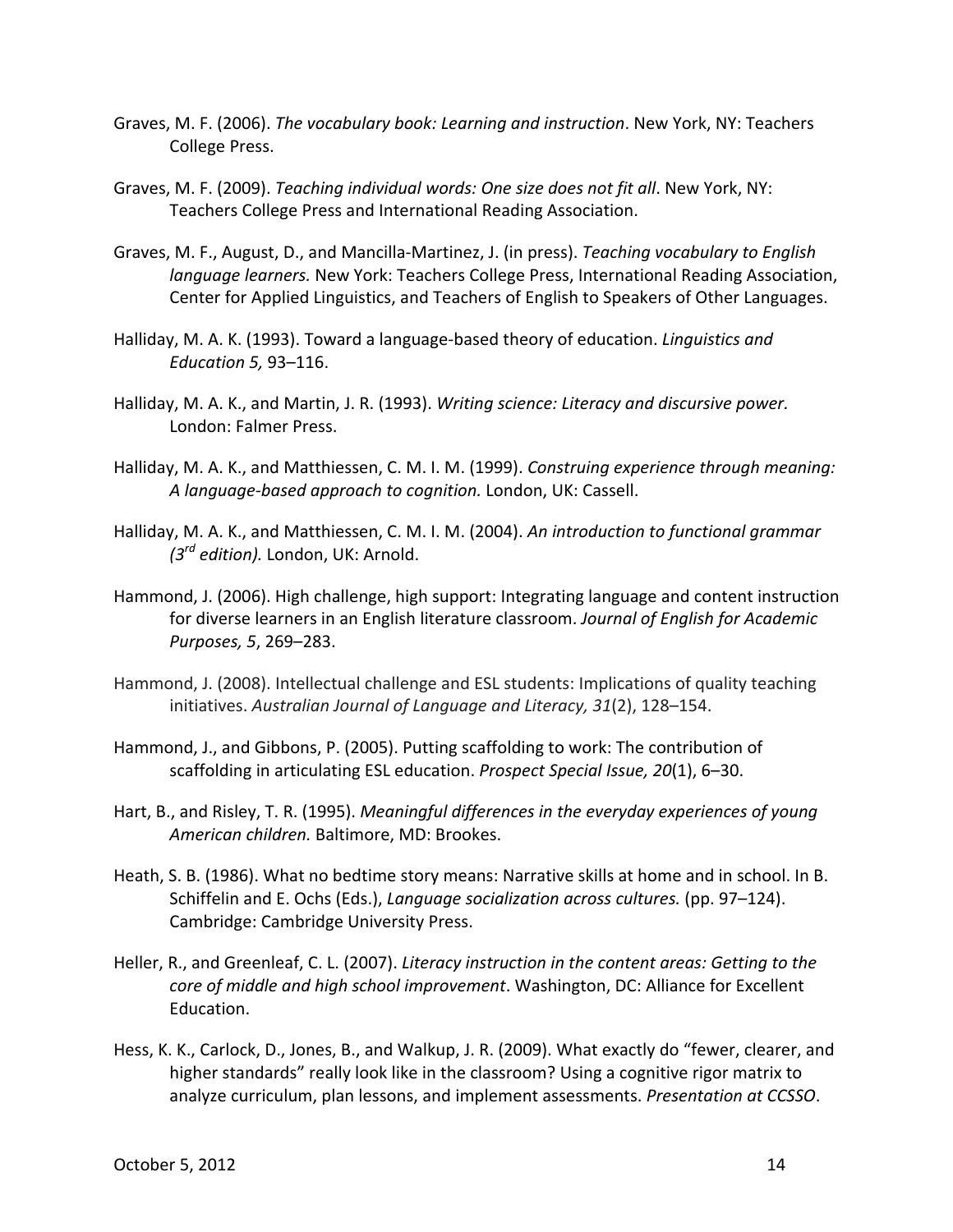Retrieved June 19, 2012, from www.nciea.org/publications/cognitiverigorpaper\_KH12.pdf

- Hinkel, E. (Ed.) (2005). *Handbook of research in second language teaching and learning.* Mahwah, N.J.: Lawrence Erlbaum Associates.
- Hyland, K. 2004. *Genre and second language writing*. Ann Arbor, MI: University of Michigan Press.
- Kieffer, M., and Lesaux, N. (2008). The role of derivational morphology in the reading comprehension of SpanishͲspeaking English language learners. *Reading and Writing: An Interdisciplinary Journal, 21*(8), 783–804.
- Kieffer, M., and Lesaux, N. (2010). Morphing into adolescents: Active word learning for Englishlanguage learners and their classmates in middle school. *Journal of Adolescent and Adult Literacy, 54*(1), 47–56.
- Klingner, J. K., Vaughn, S., and Schumm, J. S. (1998). Collaborative strategic reading during social studies in heterogeneous fourth grade classrooms. *The Elementary School Journal, 99,* 1–22.
- Klingner, J. K., Vaughn, S., Arguelles, M. E., Hughes, M. T., and Leftwich, S. A. (2004). Collaborative strategic reading: "Real-world" lessons from classroom teachers. *Remedial and Special Education*, *25*, 291–302.
- Kosanovich, M. L., Reed, D. K., and Miller, D. H. (2010). *Bringing literacy strategies into content instruction: Professional learning for secondary level teachers.* Portsmouth, NH: RMC Research Corporation, Center on Instruction.
- Lesaux, N. K., Kieffer, M. J., Faller, S. E., and Kelley, J. G. (2010). The effectiveness and ease of implementation of an academic vocabulary intervention for linguistically diverse students in urban middle schools. *Reading Research Quarterly*, *45*(2), 196–228.
- Mariani, L. (1997). Teacher support and teacher challenge in promoting learner autonomy. *Perspectives, a Journal of TESOLͲItaly*. XXIII(2).
- McCutchen, D., and Logan, B. (2011). Inside Incidental Word Learning: Children's Strategic Use of Morphological Information to Infer Word Meanings. *Reading Research Quarterly, 46*(4), 334–349.
- Merino, B., and Scarcella, R. (2005). Teaching science to English language learners. *UCLMRI (University of California Linguistic Minority Research Institute) Newsletter 14*(4).
- Moje, E. B. (2010). Comprehending in the content areas: The challenges of comprehension, grades 7–12, and what to do about them. In K. Ganske and D. Fisher (Eds.), *A comprehensive look at reading comprehension, K–12* (pp. 46–72). New York: Guilford.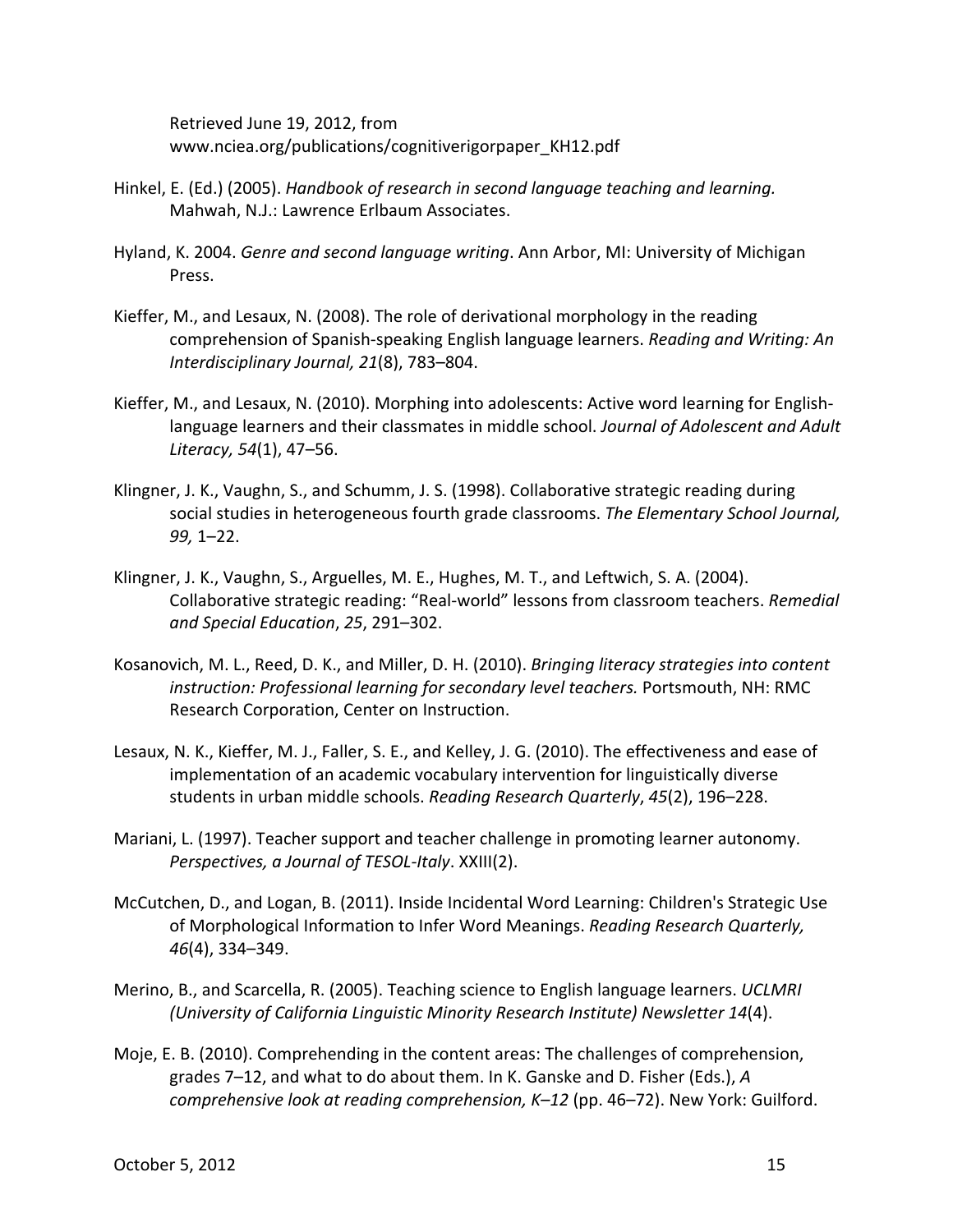- Nagy, W., and Townsend, D. (2012). Words as tools: Learning academic vocabulary as language acquisition. *Reading Research Quarterly 47*(1), 91–108.
- O'Dowd, R. (2010). Online foreign language interaction: Moving from the periphery to the core of foreign language education. *Language Teaching, 44*(3), 368–380.
- de Oliveira, L. C., and Dodds, K. N. (2010). Beyond general strategies for English language learners: Language dissection in science. *Electronic Journal of Literacy through Science*, *9*. Retrieved June 19, 2012, from http://ejlts.ucdavis.edu/sites/ejlts.ucdavis.edu/files/articles/EJLTS%20Oliveria\_Dodds%2 0Final.pdf
- Painter, C. (1999). Preparing for school: Developing a semantic style for educational knowledge. In F. Christie (Ed.), *Pedagogy and the shaping of consciousness: Linguistic and social processes.* London: Continuum.
- Palincsar, A. S., and Brown, A. L. (1984). Reciprocal teaching of comprehension-fostering and comprehensionͲmonitoring activities. *Cognition and Instruction*, 1(2), 117–175.
- Pearson, P. D. (2011). Toward the next generation of comprehension instruction: A coda. In H. Daniels (Ed.), *Comprehension going forward.* pp 243–253. Portsmouth, NH: Heinemann.
- Quinn, H., Lee, O., and Valdes, G. (2012). Language demands and opportunities in relation to next generation science standards for English language learners: What teachers need to know. Invited paper for the Understanding Language Initiative, Stanford University. Available online at: http://ell.stanford.edu/publication/3-language-demands-andopportunities-relation-next-generation-science-standards-ells
- Reppen, R. (1994). A genre-based approach to content writing instruction. *TESOL Journal 4*(2), 32–35.
- Roessingh, H., and Elgie, S. (2009). Early language and literacy development among young English language learners: Preliminary insights from a longitudinal study. *TESL Canada Journal, 26*(2), 24–45.
- Rose, D., and Acevedo, C. (2006). Closing the gap and accelerating learning in the middle years of schooling. *Literacy Learning: The Middle Years* , *14*(2), 32–45.
- Sato, E., Lagunoff, R., & Worth, P. (2008). Language for Achievement: A Framework for Academic English Language. San Francisco, CA: WestEd.
- Sato, E., Lagunoff, R., & Yeagley, P. (in press). Academic Language and the Common Core State Standards: Implications for State and District Implementation and Supporting the Achievement of English Language Learners. San Francisco, CA: WestEd.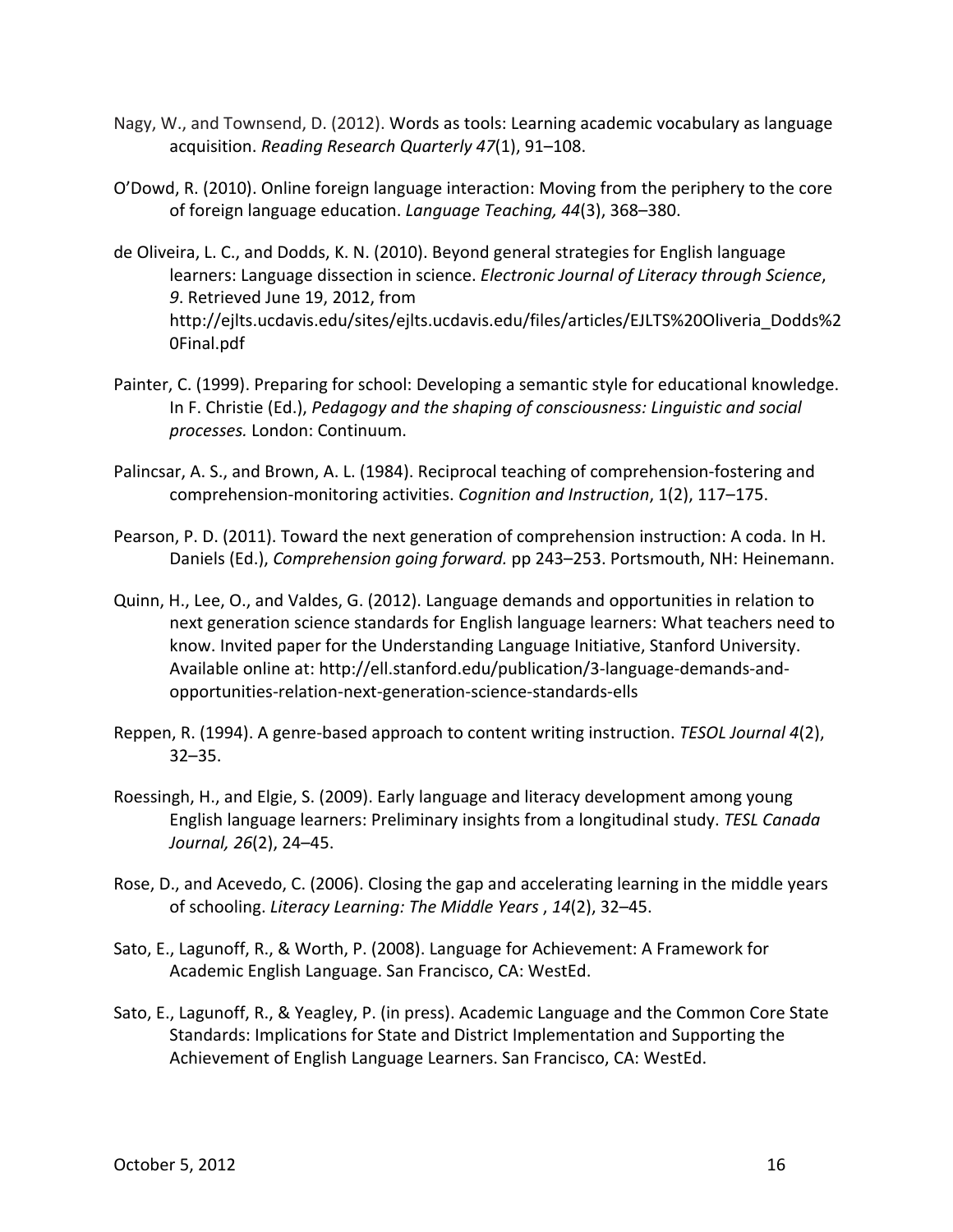- Scarcella, R. (2003). *Academic English: A conceptual framework.* The University of California Linguistic Minority Research Institute Technical Report 2003-1. Retrieved May 27, 2003 from http://lmri.ucsb.edu/resdiss/2/pdf\_files/scarcella\_finalreport.pdf
- Schieffelin, B. B., and Ochs, E. (1986). Language socialization. In B. Siegel (Ed.), *Annual Review of Anthropology* (pp. 163–191). Palo Alto, CA: Annual Reviews.
- Schleppegrell, M. J., Achugar, M., and Oteíza, T. (2004). The grammar of history: Enhancing content-based instruction through a functional focus on language. *TESOL Quarterly*, *38*(1), 67–93.
- Schleppegrell, M. J. (2004). *The language of schooling: A functional linguistics perspective.* Mahwah, NJ: Lawrence Erlbaum Associates.
- Schleppegrell, M. J. (2009). "*Language in academic subject areas and classroom instruction: What is academic language and how can we teach it?"* Paper prepared for the Workshop on the Role of Language in School Learning: Implications for Closing the Achievement Gap, October 15–16, Hewlett Foundation, Menlo Park, CA. Available: http://www7.nationalacademies.org/cfe/Paper\_Mary\_Schleppegrell.pdf
- Schleppegrell, M. J. (2010). Functional grammar in the classroom. In M. Olofsson (Ed.) *Symposium 2009. Genrer och funktionellt språk i teori och praktik,* pp. 79–95. Stockholm: Stockholms universitets förlag.
- Schleppegrell, M. J. (2012). Academic language in teaching and learning: Introduction to the special issue. *The Elementary School Journal, 112*(3), 409–418.
- Schleppegrell, M. J., and de Oliveira, L. D. (2006). An integrated language and content approach for history teachers. *Journal of English for Academic Purposes*, *5*, 254–268.
- Shanahan, T., and Shanahan, C. (2008). Teaching disciplinary literacy to adolescents: Rethinking contentͲarea literacy. *Harvard Educational Review*, *78*(1), 40–59.
- Short, D., Echevarría, J., and Richards-Tutor, C. (2011). Research on academic literacy development in sheltered classrooms. *Language Teaching Research 15*(3), 363–380.
- Short, D., and Fitzsimmons, S. (2007). *Double the work: Challenges and solutions to acquiring language and academic literacy for adolescent English language learners—A report to Carnegie Corporation of New York*. Washington, DC: Alliance for Excellent Education.
- Silverman, R. D. (2007). Vocabulary development of English-language and English-only learners in kindergarten. *Elementary School Journal, 107*(4), 365–383.
- Snow, C. E., Lawrence, J., and White, C. (2009). Generating knowledge of academic language among urban middle school students. *Journal of Research on Educational Effectiveness, 2*(4), 325–344.